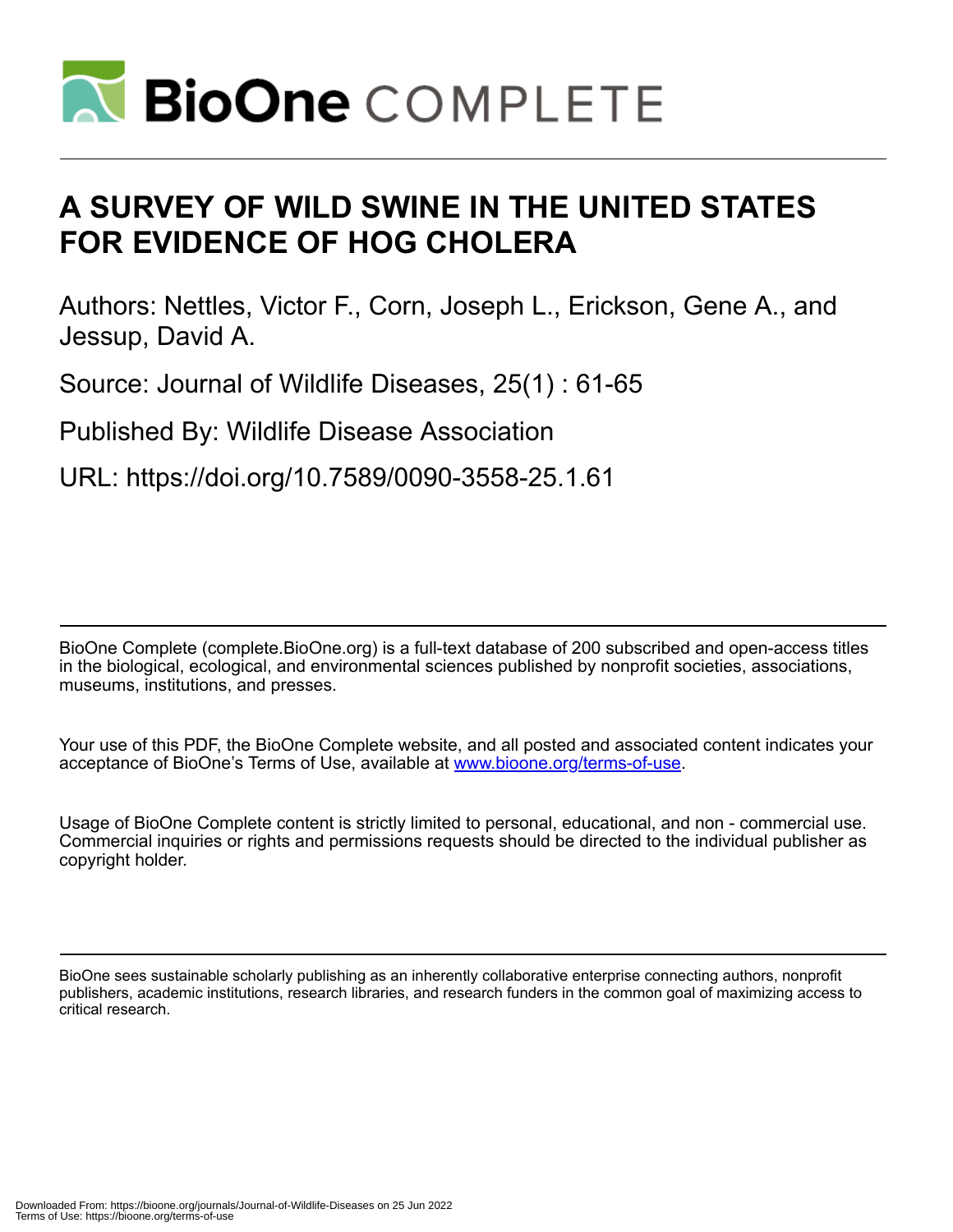## **A SURVEY OF WILD SWINE IN THE UNITED STATES FOR EVIDENCE OF HOG CHOLERA**

**Victor F. Nettles, Joseph L. Corn, Gene A. Erickson,2 and David A. Jessup3**

<sup>1</sup> Southeastern Cooperative Wildlife Disease Study, Department of Parasitology

College of Veterinary Medicine, The University of Georgia, Athens, Georgia 30602, USA

**<sup>2</sup>** National Veterinary Services Laboratories, Veterinary Services,

Animal and Plant Health Inspection Service, U.S. Department of Agriculture,

Post Office Box 844, Ames, Iowa 50010, USA

<sup>3</sup> California Department of Fish and Game, 1701 Nimbus Road, Suite D, Rancho Cordova, California 95670, USA

ABSTRACT: The results of surveillance for hog cholera (HC) in wild **swine** *(Sus scrofa)* collected from throughout the United States from 1979 to 1987 are presented. Sera collected from 1,218 wild swine and tissues from <sup>637</sup> were evaluated for HC antibodies and virus, respectively. Included within this surveillance were samples from Santa Cruz and Santa Rosa Islands, California, where HC virus had been deliberately introduced into wild swine during the 1950's in attempts to eradicate these animals. All evaluations were considered negative for HC. It appears that the HC virus does not maintain itself in dispersed swine populations and that wild swine have not remained a reservoir of HC since its eradication in domestic swine in the United States.

*Key words: Sus scrofa,* wild swine, hog cholera, surveillance, serologic survey.

#### **INTRODUCTION**

The United States was declared free of hog cholera (HC) on 31 January 1978; however, HC remains widespread in domestic swine throughout most of the rest of the world (Trevino, 1985). Wild swine *(Sus scrofa)* are fully susceptible (Brugh et al., 1964); HC has been reported in wild swine in the United States (Shaw, 1941; Hanson and Karstad, 1959) and occurs at present in wild swine in Europe (International Disease Surveillance, 1988). Epizootics in European wild boar *(Sus scrofa)* typically have begun through exposure of wild swine to discarded HC-infected domestic swine carcasses. Infection of domestic swine through the feeding of infected wild swine carcasses to domestic swine also has been reported (Hutter, 1953; Spaa, 1955; Spiecker, 1969).

Throughout the eradication program in the United States, wild swine were sus pected as a possible reservoir of the virus. The initial objective of this survey was to determine if wild swine in the United States had evidence of HC infection following its eradication from domestic swine. During the survey, we learned that wild swine on Santa Cruz and Santa Rosa Islands, California, had been intentionally infected with HC during the 1950's. A second objective, therefore, was to determine the fate of the HC virus following its introduction into these two insular wild swine populations.

#### **MATERIALS AND METHODS**

The survey for evidence of HC in wild swine was conducted throughout the geographic range of wild swine in the United States from January 1979 to April 1987 (Table 1). Animals were livetrapped or collected by shooting. Immediately after euthanasia or death by gunshot, a blood sample was drawn via heart puncture. Serum was collected, centrifuged and frozen until eval uated by fluorescent antibody serum neutrali zation (National Veterinary Services Laboratories, 1981) at the National Veterinary Services Laboratories (NVSL; Veterinary Services, Ani mal and Plant Health Inspection Service, U.S. Department of Agriculture, Ames, Iowa 50010, USA). Titers  $\leq$ 1:16 were considered negative. Samples positive at a titer of  $\geq$ 1:16 also were tested by serum neutralization for antibodies against bovine viral diarrhea (BVD) virus. A low HC antibody titer coupled with an equivalent or higher BVD antibody titer was interpreted as a cross reaction resulting from BVD virus exposure, not as evidence of HC virus exposure (Stewart et al., 1971; Carbrey et al., 1976).

Abbreviated necropsies were conducted on all animals. Spleen and tonsil samples were collected, frozen and submitted to NV. L for HC virus isolation attempts by cell culture inoculation and/or direct fluorescent antibody tests. Suspensions of spleen and/or tonsil were inoc-

Downloaded From: https://bioone.org/journals/Journal-of-Wildlife-Diseases on 25 Jun 2022 Terms of Use: https://bioone.org/terms-of-use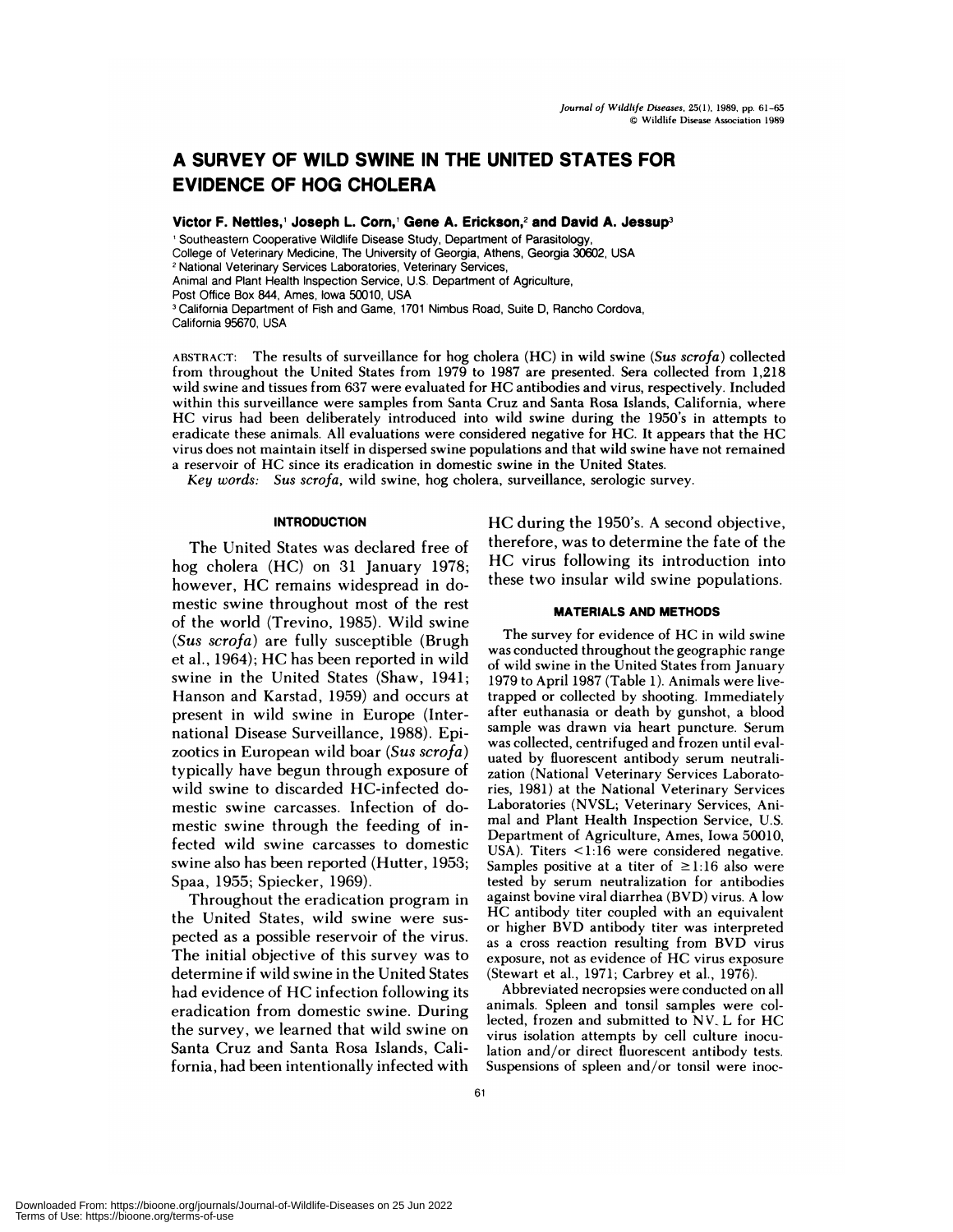| State<br>mo/yr               | County or parish       | Area                                      | Num-<br>ber of<br>sera | Num-<br>ber of<br>tissues |
|------------------------------|------------------------|-------------------------------------------|------------------------|---------------------------|
| Alabama                      |                        |                                           |                        |                           |
| 4/80                         | Clarke                 | Fred T. Stimpson/Hal's Lake               | 8                      | 8                         |
| Arizona                      |                        |                                           |                        |                           |
| 1/83                         | Mojave                 | Havasu National Wildife Refuge            | 13                     | 13                        |
| <b>Arkansas</b>              |                        |                                           |                        |                           |
| 10/80                        | Union                  | Felsenthal National Wildife Refuge        | 10                     | 10                        |
|                              |                        |                                           |                        |                           |
| California                   |                        |                                           |                        |                           |
| 2/83                         | San Luis Obispo        | Hardens Wildlife Management, Inc.         | 20                     | $\bf{0}$                  |
| 2/83                         | Los Angeles            | San Clemente Island, U.S. Navy            | 18                     | 0                         |
| 2/83                         | Santa Clara            | Mt. Hamilton Range                        | 18                     | 0                         |
| 2/83                         | Tehama                 | Dye Creek Preserve                        | 39                     | 11                        |
| 2/83                         | Merced                 | Cottonwood Creek Wildlife Management Area | 6                      | 0                         |
| 5/83                         | Monterey               | Deer Valley Ranch                         | 38                     | 38                        |
| 5/83                         | Santa Clara<br>Tehama  | Mt. Hamilton Range                        | 10                     | 10                        |
| 5/83                         | Santa Clara            | Dye Creek Preserve                        | 23                     | 10<br>$\bf{0}$            |
| 12/86                        | Santa Barbara          | Guadalupe Dump<br>Santa Cruz Island       | 10<br>31 <sup>a</sup>  | 31                        |
| 2/87<br>2/87                 | Santa Barbara          | Santa Rosa Island                         | 60                     | 61                        |
|                              |                        |                                           |                        |                           |
| Florida                      |                        |                                           |                        |                           |
| 12/79                        | Sarasota/Manatee       | Myakka River State Park                   | 24                     | 10<br>10                  |
| 2/80                         | Orange/Brevard<br>Lake | Tosohatchee/Merritt<br>E. K. Ranch        | 10<br>1                | 0                         |
| 2/80                         | Osceola                | Deseret Ranch                             |                        | 10                        |
| 3/80                         | Osceola                | Prairie Lakes State Park                  | 10<br>10 <sup>a</sup>  | 10                        |
| 7/80<br>1/81                 |                        | Tosohatchee State Preserve                | 6                      | 5                         |
|                              | Orange<br>Wakulla      | St. Marks National Wildlife Refuge        | 12                     | 12                        |
| 3/81<br>5/81                 | Brevard                | Merritt Island National Wildife Refuge    | 10                     | 10                        |
| 5/81                         | Franklin               | St. Vincent National Wildife Refuge       | 10                     | 10                        |
| 6/81                         | Hendry                 | Alico Ranch                               | 10 <sup>b</sup>        | 10                        |
|                              |                        |                                           |                        |                           |
| Georgia<br>$1/79$ and $7/80$ | Chatham                | Ossabaw Island                            | 104                    | 10                        |
| $6/79$ and $8/80$            | Camden                 | Cumberland Island                         | 15                     | 10                        |
| 7/79                         | Wilkinson              | Napier Plantation                         | 5                      | 5                         |
| 7/80                         | Telfair                | Horse Creek Wildlife Management Area      | 10                     | 10                        |
| $11/80$ and $4/81$           | Liberty                | <b>Fort Stewart</b>                       | 10                     | 10                        |
| $11/80$ to $12/80$           | Liberty                | Thompson's Pasture                        | 12                     | 10                        |
| 5/81                         | McIntosh               | Rhetts Island                             | 12                     | 10                        |
| 9/81                         | Chatham                | Ossabaw Island                            | 10                     | 10                        |
| 12/84                        | Liberty                | St. Catherines Island                     | 6                      | $\boldsymbol{6}$          |
| 3/85                         | Liberty                | St. Catherines Island                     | 8                      | 5                         |
| 7/85                         | Houston                | Oaky Woods Wildlife Management Area       | 9                      | 0                         |
| Hawaii                       |                        |                                           |                        |                           |
| $6/80$ to $9/80$             | Maui                   | Puu-O-Hoku Ranch, Molokai                 | 59                     | 8                         |
| $6/83$ to $7/83$             | Maui                   | Molokai                                   | 68                     | 0                         |
| $8/83$ to $11/83$            | Hawaii                 | Hawaii                                    | 133                    | 0                         |
| $6/85$ to $7/85$             | Maui                   | Molokai                                   | 30                     | 10                        |
| $7/85$ to $8/85$             | Honolulu               | Oahu                                      | 11                     | 10                        |
| 8/85                         | Maui                   | Maui                                      | 9                      | 10                        |

TABLE 1. Surveillance for hog cholera in wild swine in the United States, January 1979 through April 1987. Sera were tested by serum neutralization. Tissues were evaluated by cell culture virus isolation and/or the direct fluorescent antibody test.

 $\overline{\phantom{a}}$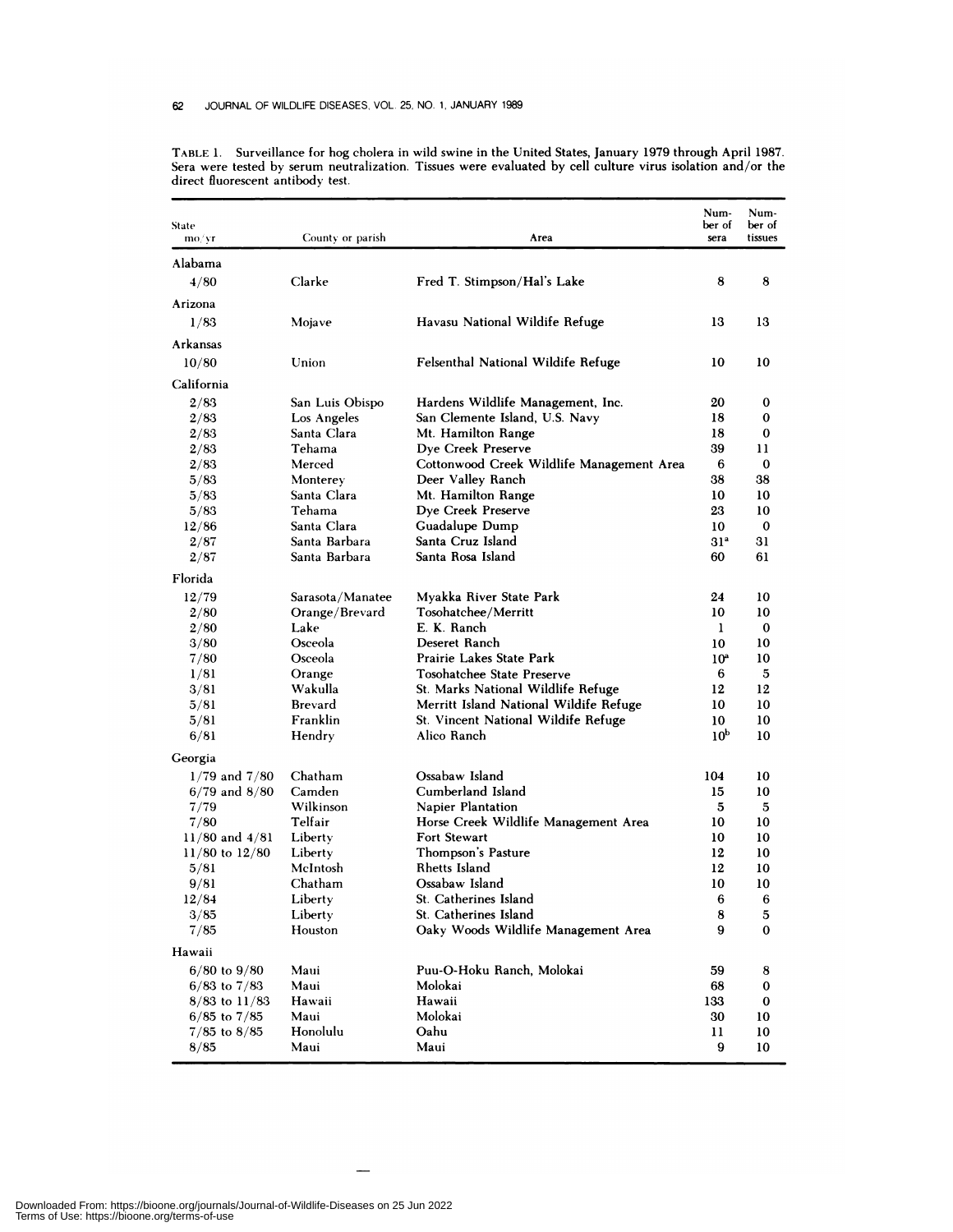| State<br>mo/yr     | County or parish | Area                                    | Num-<br>ber of<br>sera | Num-<br>ber of<br>tissues |
|--------------------|------------------|-----------------------------------------|------------------------|---------------------------|
| 9/85               | Kauai            | Kauai                                   | 9                      | 10                        |
| $3/87$ to $4/87$   | Maui             | Molokai                                 | 28                     | $\bf{0}$                  |
| Louisiana          |                  |                                         |                        |                           |
| 11/80              | Grant            | Georgetown                              | 9                      | 10                        |
| Mississippi        |                  |                                         |                        |                           |
| 9/80               | Pearl River      |                                         | 10 <sup>b</sup>        |                           |
|                    |                  | Poplarville                             |                        | 10                        |
| North Carolina     |                  |                                         |                        |                           |
| $1/80$ to $3/80$   | Swain            | Great Smoky Mountains National Park     | 8                      | $\mathbf{1}$              |
| South Carolina     |                  |                                         |                        |                           |
| $1/79$ and $5/80$  | Georgetown       | Hobcaw Barony                           | 45                     | 10                        |
| 4/80               | Beaufort         | Palmetto Bluff                          | 9                      | 9                         |
| 5/80               | Berkelev         | <b>Francis Marion National Forest</b>   | 10                     | 10                        |
| 11/84              | Aiken            | Savannah River Plant                    | 10                     | 10                        |
| 3/85               | Aiken            | Savannah River Plant                    | 8                      | 8                         |
| Tennessee          |                  |                                         |                        |                           |
| $3/79$ to $3/80$   | Blount           | Great Smoky Mountains National Park     | 11                     | 14                        |
| Texas              |                  |                                         |                        |                           |
| 1/85               | Cameron          | Laguna Atascosa National Wildife Refuge | 11                     | 10                        |
| 2/85               | Webb             | Callaghan Ranch                         | 20                     | 10                        |
| 2/85               | Kleberg          | King Ranch (Santa Gertrudis)            | 10 <sup>a</sup>        | 10                        |
| 2/85               | Kleberg          | King Ranch (Laureles)                   | 13                     | 10                        |
| 2/85               | Aransas          | Aransas National Wildife Refuge         | 13                     | 10                        |
| 4/85               | <b>Burnet</b>    | Lake Buchanan                           | 11                     | 10                        |
| 4/85               | Llano            | Granite Hills Herford Ranch             | 10                     | 10                        |
| 4/85               | Dimmit           | Piloncillo Ranch                        | 14                     | 10                        |
| 4/85               | Anderson         | Valley View Cattle Company              | 12                     | 10                        |
| 4/85               | Trinity          | <b>Temple Eastex</b>                    | 10                     | 10                        |
| Virginia           |                  |                                         |                        |                           |
| 10/80              | Princess Anne    | False Cape/Back Bay                     | 5                      | 5                         |
| West Virginia      |                  |                                         |                        |                           |
| $11/79$ and $1/80$ | Boone/Logan      | Boar Hunting Area                       | 6                      | 11                        |
| 11/81              | Boone/Logan      | Bear Tree Hollow                        | 0                      | 4                         |
| 11/81              | Boone/Logan      | Bear Tree Hollow                        | 7                      | 9                         |
| 11/81              | Boone/Logan      | Bear Tree Hollow                        | 1                      | 3                         |

| Continued |
|-----------|
|           |

One animal had a titer of 1:16 for hog cholera and 1:16 for bovine viral diarrhea.

 $<sup>b</sup>$  One animal had a titer of 1:16 for hog cholera and 1:256 for bovine viral diarrhea.</sup>

ulated into fetal porcine kidney (FPK) station ary roller tube cell cultures. Two 7-day passages were made in FPK cell cultures, and after the second passage, the cultures were freeze-thawed and subinoculated into FPK Leighton tube cell cultures (Stewart et al., 1975). After 48- to 72 hr incubation, the FPK cultures were stained with a polyvalent viral antiserum and an anti porcine immunoglobulin fluorescent antibody

conjugate for immunofluorescence assay (Stewart et al., 1975).

Included within the survey were wild swine collected on Santa Cruz and Santa Rosa Islands, California. Santa Cruz and Santa Rosa are two of a group of eight islands off the southern California coast that collectively are known as the Channel Islands. Santa **Cruz** lies 40 km south of the mainland coast of Santa Barbara; Santa Rosa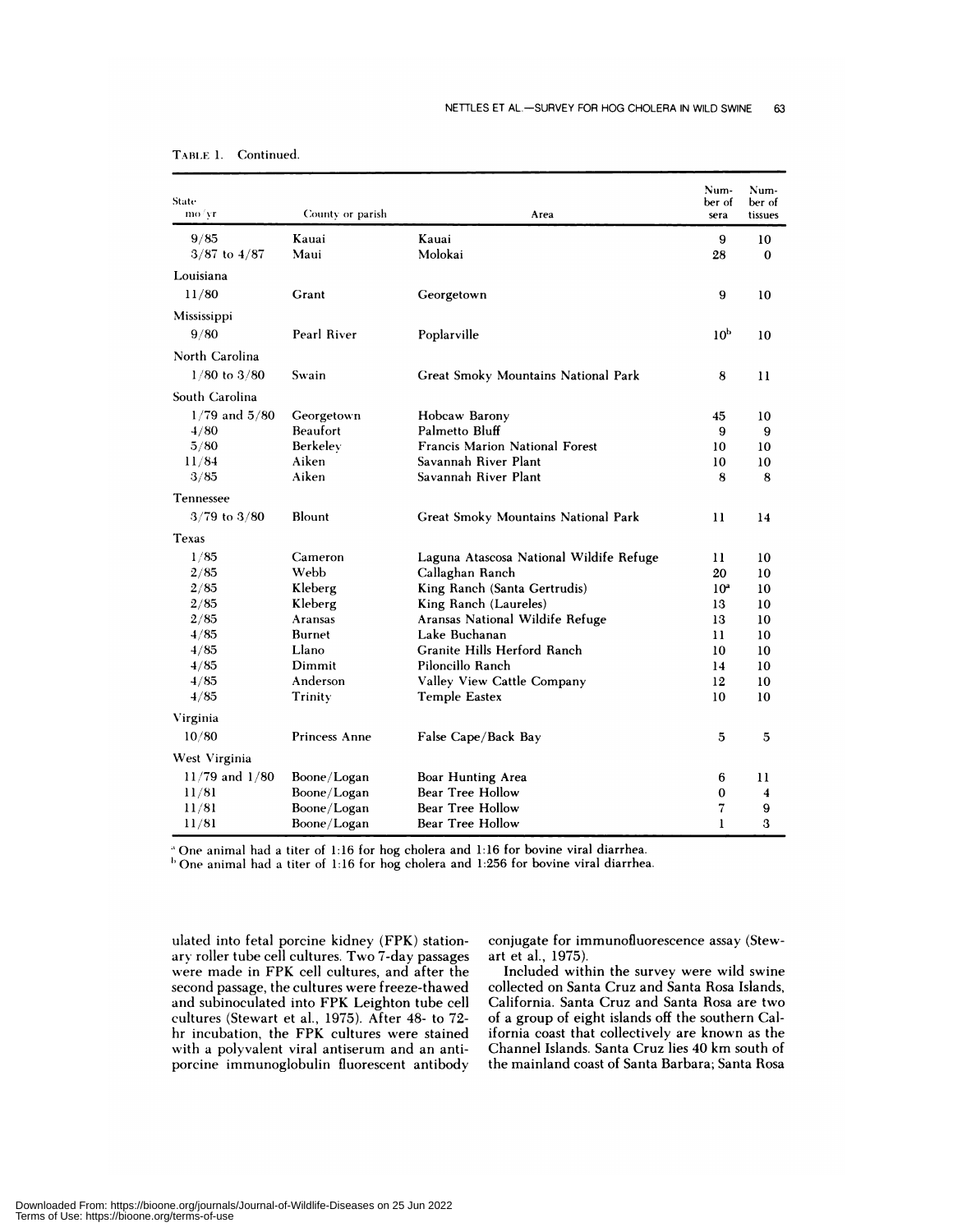lies 67 km southwest of the same location. Both **islands** are included within Santa Barbara County, California.

**During February 1987 interviews were con** ducted with persons who had been involved with **or** had knowledge of the HC introductions **on** Santa Cruz and Santa Rosa. Information gathered indicated that HC virus had been introduced into the Santa Cruz wild swine population at least three times. The first introduction oc curred sometime prior to 1944 when wild swine were trapped, inoculated, and released (Wheeler, 1944). Virus was reintroduced on atleast two subsequent occasions, once in 1950 and once in the early to mid-1950's. Both times an unknown number of pigs kept in a pen at the main ranch were inoculated and setfree. Each time **large** numbers of wild swine were observed dying or dead, but within a few years most evidence of the disease disappeared (C. Stanton, Natural Re serve System, **Marine Science** Institute, University of California, Santa Barbara, California 93106, USA, pers. comm.).

**Interviews** with longtime residents of Santa Rosa revealed that HC virus was released into the wild swine population of Santa Rosa twice, once in 1949 and again in either 1952 or 1953. Both times, 20 to 40 animals were roped, inoculated and set free. Wild swine were abundant at the time of the first introduction and about 80% of the island population died. The population was smaller when the second introduction occurred and a smaller percentage of wild swine died. Within a few years of each introduction, evidence of the disease in the wild swine population disappeared.

#### **RESULTS**

Sixty-seven wild swine collections were made in 15 states. Serum samples from 1,218 animals and tissues from 637 animals were negative for HC antibodies (Table 1). Included within these figures are the 31 wild swine from Santa Cruz and 61 from Santa Rosa. Three wild swine, one each from Santa Cruz Island, California, Osceola County, Florida, and Kleberg County, Texas, had equivocal HC-BVD antibody titers of 1:16. Individual wild swine from Hendry County, Florida, and Pearl River County, Mississippi, had HC antibody titers **of** 1:16 but higher BVD titers (Table 1). All five wild swine with equivocal HC-BVD antibody titers or higher BVD titers were negative for HC virus by cell culture inoculation and/or the

direct fluorescent antibody test of tonsil and/or spleen.

### **DISCUSSION**

Results of serologic evaluations and virus isolation attempts on samples from wild swine from Santa Cruz and Santa Rosa Islands were considered indicative of no HC virus activity on these islands. Although it would not be possible to determine a zero infection rate without collecting samples from all of the wild swine on each island, negative HG tests from 92 animals provided a good statistical infer ence for this conclusion. Tabulations using a binomial distribution, as provided by the Southeastern Cooperative Wildlife and Fisheries Statistics Project (North Carolina State University, Raleigh, North Carolina 27695, USA) indicated that in large populations, as are found on both Santa Cruz and Santa Rosa, the collection of 29 animals negative for HG would indicate that the upper limit of the proportion of the population infected was 10% with a confidence level of 95%. If the sample size were doubled (59 animals) and all evaluations were negative for HG, it would indicate that the upper limit of proportion infected did not exceed 5% with a confidence level of 95% (Snedecor and Cochran, 1967). Combined results from both islands (92 animals) indicated that the maximum infection rate possible was <3.3%. Such low rates of infection would be unlikely considering the infectious nature of the HG virus. These statistics, com bined with the fact that evidence of active HG infections had not been observed in wild swine on either island since the period of time when virus was introduced, predicate the conclusion that the HG virus did not remain active on either Santa Gruz or Santa Rosa Islands.

The above conclusion has national significance. The fact that the virus did not persist in these two island populations after its deliberate introduction, combined with the negative results from nationwide HG surveillance of the additional wild swine